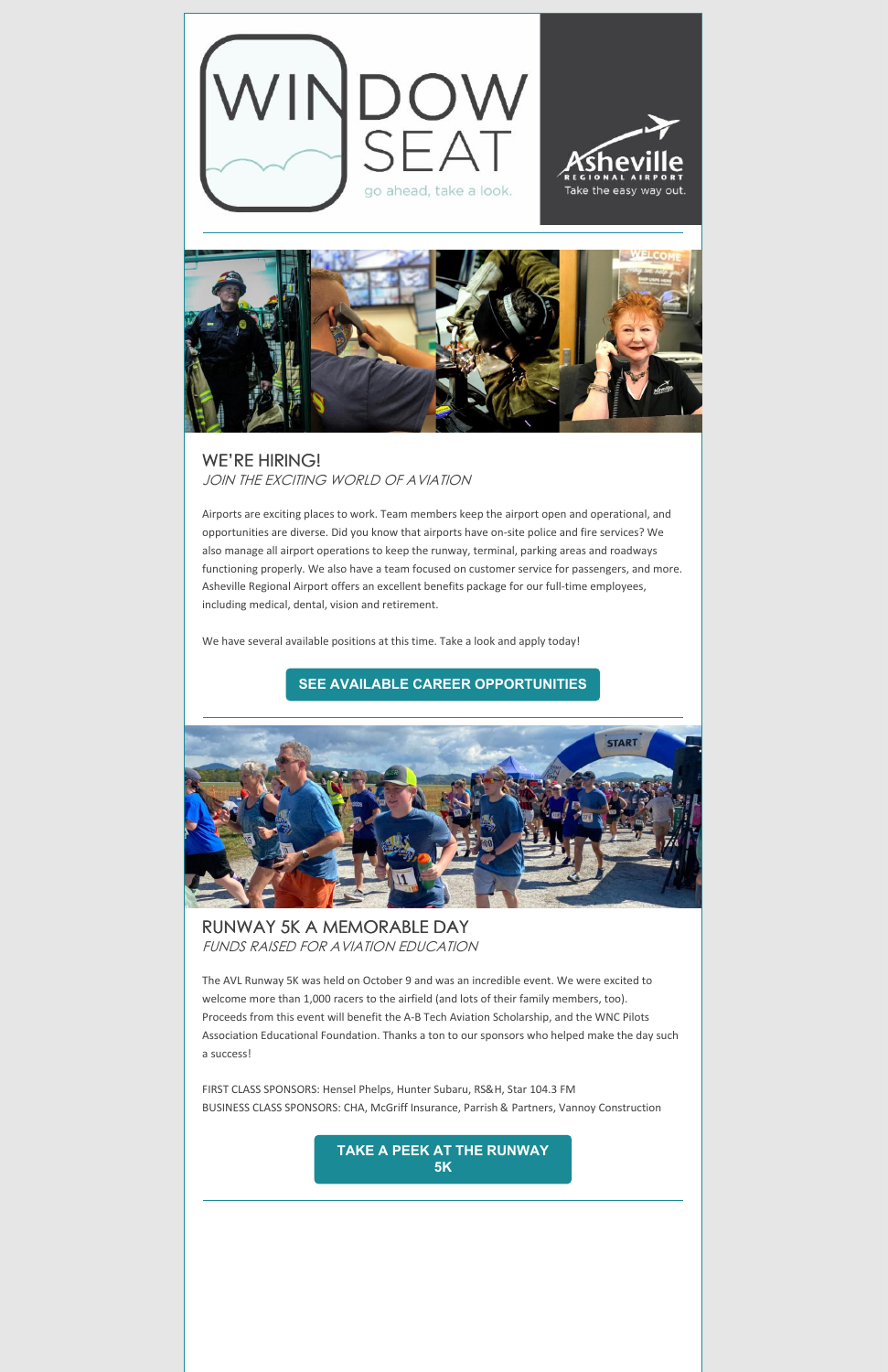

FEEL LIKE NIBBLIN' ON SPONGE CAKE? OR WATCHIN' THE SUN BAKE?

Nonstop to Key West on Allegiant starts next month. It's time to book a trip!



**[LEARN](https://flyavl.com/flights-and-airlines/book-a-trip) MORE + BOOK**



IMPORTANT TRAVEL TIP FOR HOLIDAYS PREARRANGE YOUR GROUND TRANSPORTATION

Many of you will be traveling for Thanksgiving, and it may even be your first trip in a while! We've got an important tip for you.

Times have changed. Many airports in the U.S. (including AVL) have seen a decline in the number of ground transportation providers in the past year. This ground transportation shortage means that you may not see an available taxi, Uber or Lyft when you land. In fact, you may have to wait a pretty long time to snag a ride.

## *So – it's time to beef up your savviness. Know before you go!*

- 1. **Prearrange your ride** make a reservation for a ride prior to your arrival. You can often do this with a private car service, sometimes with Ride App services (like Uber and Lyft), or with taxis or shuttles.
- 2. **Consider renting a car (soon)** if you have a time crunch, and cannot wait for a ride, a viable option is to reserve a car at your destination ahead of arrival. And you should do this soon, as car rentals are also in high demand.
- 3. **Check public transportation options —** some airports have public transportation nearby (buses, trams, trains). Do some research, and you could find an option that works for your itinerary.



## U.S. TO LIFT RESTRICTIONS FOR VACCINATED INTERNATIONAL TRAVELERS IN EFFECT NOVEMBER 8

The U.S. will open its borders to vaccinated international travelers starting November 8, lifting restrictions that have barred many from entering the country during the pandemic. Conversely, more countries are also opening their borders to vaccinated U.S. travelers.

Find out more about remaining travel restrictions or other considerations for international travel.